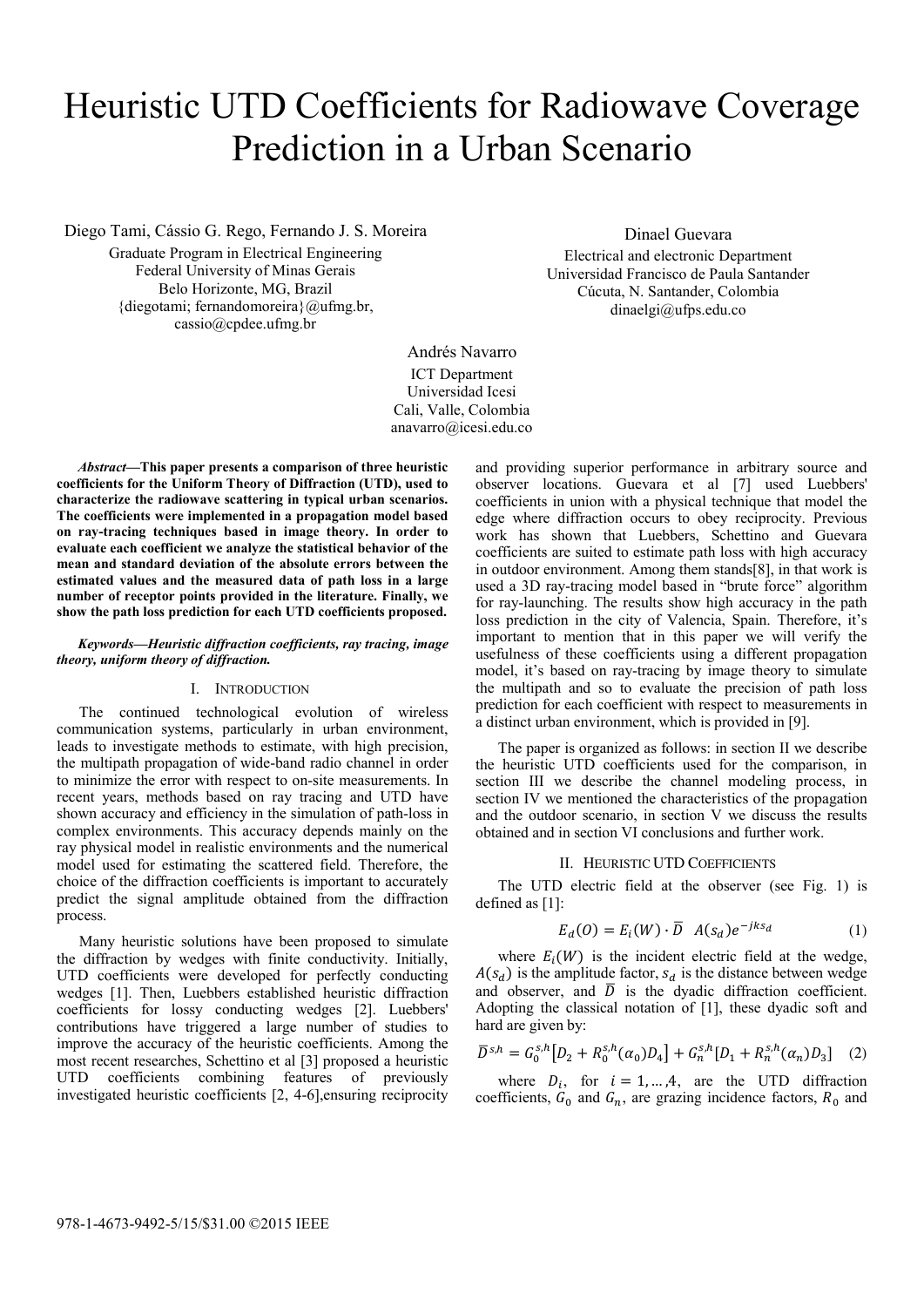$R_n$  are Fresnel reflection coefficients, for the 0 and n faces, respectively. This paper implements three heuristic UTD coefficients used for the characterization of th he radio channel:

*1) Luebbers' coefficients* [2]: It introduced the Fresnel reflection coefficients in the UTD diffraction coefficients, defining incidence and reflection angles according to the incident and diffracted rays. However, it presents difficulties associated with reciprocity and deep shadow regions, because they were derived for forward scattering a analysis (assuming  $\varphi_i < \varphi_d$ ).



Fig. 1. Geometry and variables for diffraction on the wedge.

*2) Schettino's coefficients [3]:* It prop posed a heuristic UTD coefficients mainly based on Holm's formulation [4], with angular definitions for  $\alpha_0$  and  $\alpha_n$ based on [5, 6]. It ensures reciprocity and providing superior performance in arbitrary source and observer locations.

3) *Guevara's coefficients* [7]: It based in [2] and the application of a physical technique in order to obey reciprocity and specification of permittivity for building materials. This technique allows modeling the diffraction from side edges of each building.

## III. CHANNEL MODEL

We have used a quasi-3D ray-tracing model in a urban model supported in C++. Previous work has shown that this model is suited to estimate multipath parameters with high accuracy and fast processing [10-12]. The q quasi-3-D model is based on the image theory. It considers reflections over streets and the buildings faces, and diffractions on the buildings edges. Neither reflections nor diffractions at the building tops are considered. However, this is not a concern in this particular case study, as the transmitter and receiver antennas heights are much smaller than the building's heights [9 9]. The number of iterations for multipath rays is limited to five reflections and two diffractions. Due to the number of interactions increases the computational complexity and processing time in order to obtain sufficient accuracy with respect to measurements, the experience has shown that around to five reflections and two diffractions are sufficient [13].

It's important to characterize the electromagnetic constitutive parameters of materials (i.e. permittivity and conductivity) to ensure high accuracy in the path loss estimation. According to the electromagnetic properties, for reflections and diffractions from buildings we assumed  $(\epsilon r = 7)$ ,  $\sigma$ =0.2 S/m) and for reflections from streets ( $\epsilon$ r=15,  $\sigma$ =0.05 S/m) [14].

## IV. OUTDOOR SCENARIO AND PROPAGATION CHANNEL

In order to demonstrate th he accuracy of the ray-tracing model for the mentioned UTD D coefficients, two case studies will be presented, the Bank St. case and de Laurier St. case, in a common environment. The outdoor scenario adopted corresponds to the downtown core of Ottawa City, Canada [9]. Such scenario has a measured data available for comparison purposes.



Fig. 2. Downtown core of Ottawa City, Canada from Google Earth.

Fig. 2 shows the scen ario for simulation and the measurement routes (see Fig. 2 2, blue line for Bank St. case and red line for Laurier St. case). This scenario has a 0.6 km x 0.9 km area, with complex building architecture, where it is provided a radio signal at 910 M MHz. This signal is supplied by a transmitter  $(Tx)$  located on the street at 8.5 m height (see Fig. 2, blue point for Bank St. cas se and red point for Laurier St. case). The measurements characterized the propagation loss in the selected routes, which is composed by receptors points located on the street at 3.5 m height with LOS and NLOS localizations. For Bank St. c ase was obtained in total 291 measurement points and for Laurier St. case 452 measurement points.



Fig. 3.The 2D urban m model of Ottawa, Canada.

The Fig. 3 shows the 2D urban model of the Ottawa city. This model allows characterize the streets and buildings by flat polygons, and in order to tak ke into account the effects of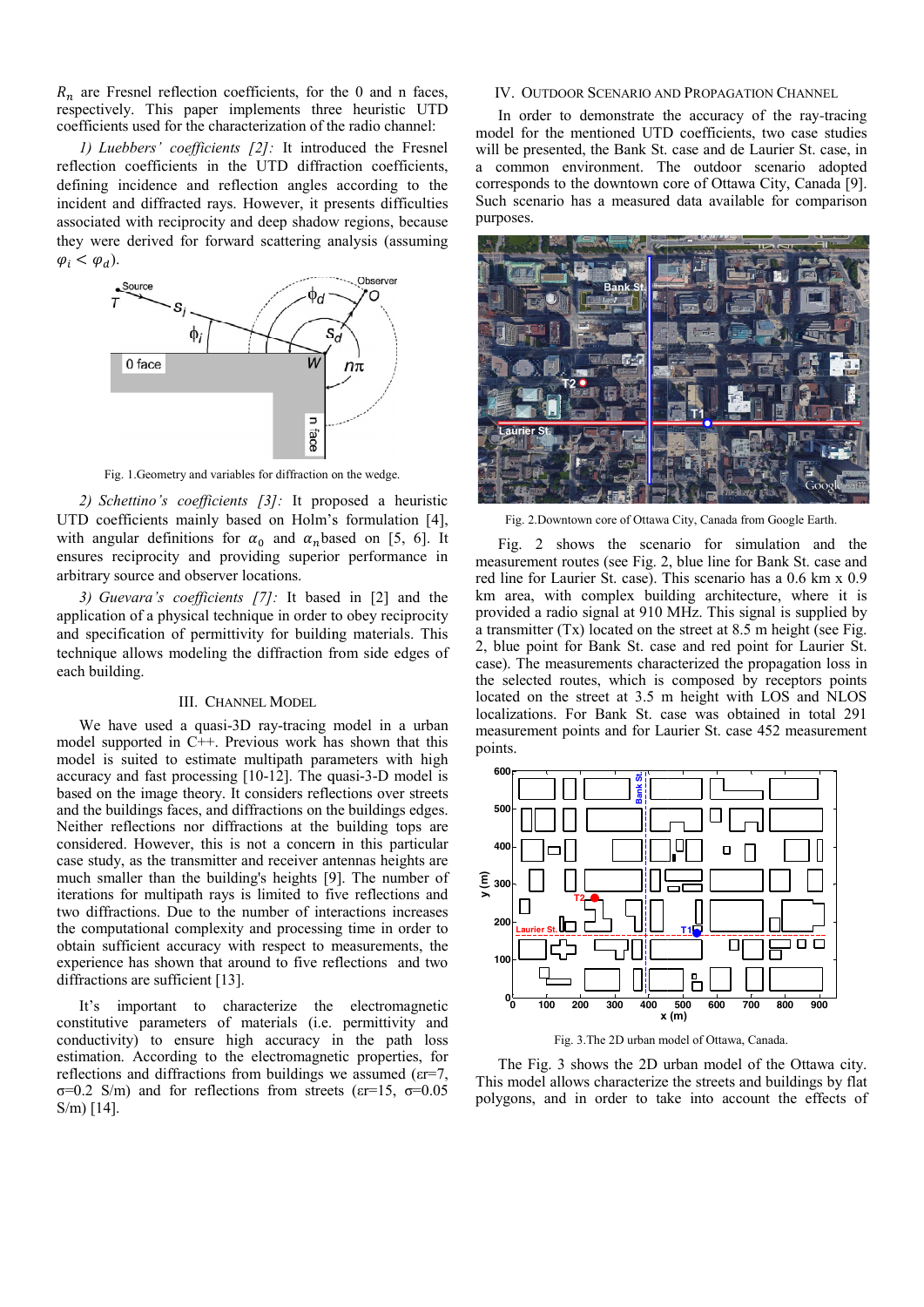diffraction on the channel response, we model the buildings edges as points positioned at the vertices of each polygons. Also, the Fig. 3 shows the measurement routes located along the street for each case study. The measurements obtained in these routes were used to evaluate the propagation model using the heuristic UTD coefficients.

# V. ANALYSIS AND RESULTS

For the analysis and evaluation of the three heuristic coefficients, we obtained the channel response for each one. Figures 4 and 5 show the path loss prediction at the receiver locations, where results obtained by the heuristic UTD coefficients presented in Section II are compared with measurements. The comparisons show that the coefficients present a close response, thus the path loss prediction is very approximate but not identical in some reception points.

Fig. 4 shows the comparison for the Bank St. case. It presents some regions where the coefficients provide a high accuracy in the measurement route (i.e. receiver position from 100 to 200, 270 to 300, among others). On the other hand, the Fig. 5 shows the comparison for the Laurier St. case, which presents a strong variation in the channel response with respect to measurement. However, it provides an approximately response with respect to measurements behavior in receiver positions from 200 to 500.



Fig. 4. Path loss prediction comparison between the heuristic UTD coefficients and measurements (red line) for Bank St. case.

In order to evaluate which one is more accurate, we calculate the mean and standard deviation of the absolute errors. These statistical results are summarized in Table I for the Bank St. case and Table II for the Laurier St. case.

Statistical analysis shows that for Bank St. case, Luebbers' coefficients [2] provide slightly better results, with a standard deviation of 5.77 dB and mean absolute error of 7.41 dB. The others formulations, Schettino's coefficients [3] and Guevara's coefficients [7] present a close statistical result. The standard deviation difference with respect to Schettino's coefficients [3] is +0.43 dB (approx.7%variation), while that the difference with Guevara's coefficients [7] is  $+0.58$  dB (approx. 10%) variation).



Fig. 5. Path loss prediction comparison between the heuristic UTD coefficients and measurements (red line) for Laurier St. case.

The results corresponding to Laurier St. case show that Schettino's coefficients [3] provide the better results; with a standard deviation of 5.17 dB, predicted value that indicate high accuracy; and a mean absolute error of 9.48 dB. However, the standard deviation difference with respect to Guevara's coefficients [7] is small  $(+0.02$  dB, variation less than  $1\%$ ), while that the difference with Luebbers' coefficients [2] is considerable (+0.92 dB, approx. 42%variation).

TABLE I. STATISTICAL SUMMARY OF PATH LOSS PREDICTION FOR BANK ST. CASE

| <b>UTD Coefficients</b> | Mean absolute error<br>(dB) | <b>Standard Deviation</b><br>(dB) |
|-------------------------|-----------------------------|-----------------------------------|
| Luebbers                | 741                         | 5.77                              |
| Schettino               | 8.33                        | 6 20                              |
| Guevara                 | 8 77                        | 635                               |

TABLE II. STATISTICAL SUMMARY OF PATH LOSS PREDICTION FOR LAURIER ST. CASE

| <b>UTD Coefficients</b> | Mean absolute error<br>(dB) | <b>Standard Deviation</b><br>(dB) |
|-------------------------|-----------------------------|-----------------------------------|
| Luebbers                | 9 94                        | 6.09                              |
| Schettino               | 948                         | 5 1 7                             |
| Guevara                 |                             | 5 19                              |

#### VI. CONCLUSIONS

This work presented the application of UTD coefficients to analyze radiowave scattering in a real-life urban scenario. The results show that Luebbers', Schettino's and Guevara's coefficients present a high accuracy to predict path loss in the two cases studies proposed. Also, we verify that Schettino's and Guevara's coefficients overcome the inaccuracies in deep shadow regions presented in Luebbers' formulations for Laurier St. case and, consequently, suited to predict the radiowave propagation in complex scenarios with a large number of receptor points. As further work, we propose the implementation in others realistic scenarios.

#### ACKNOWLEDGMENT

This work was supported by CNPq, FAPEMIG and CAPES, Brazil.